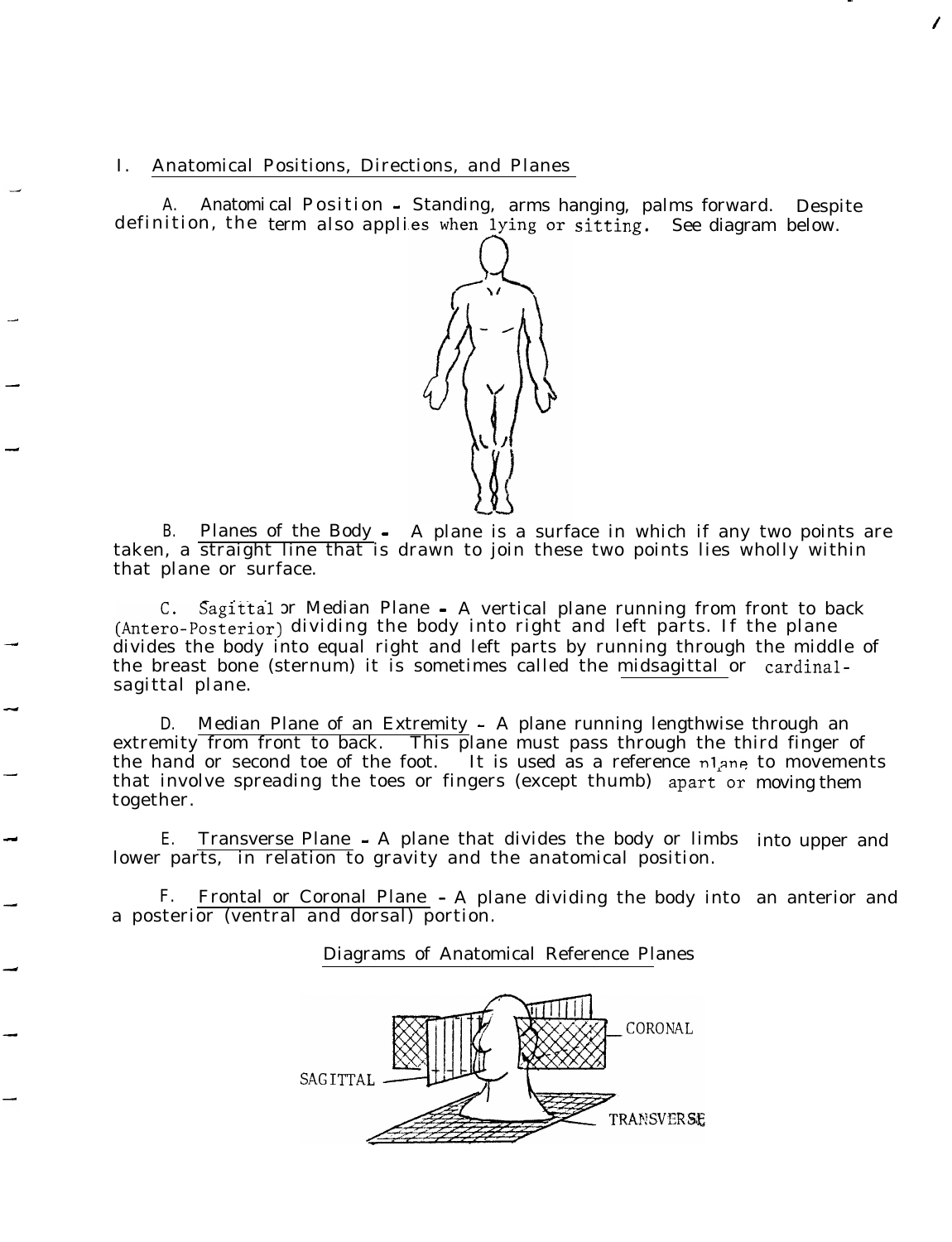**G.** Anterior - Towards the front. Anatomists and zoologists differ in interpreting the two terms immediately above. When considering a four-legged animal, the zoologists refer to the head as anterior, the tail posterior, the animal back as dorsal and under or belly side as ventral. Anatomists, when considering the human body, refer to the head as superior, toward the feet as inferior, the front of the body as anterior or ventral and the back of the body as posterior or dorsal.

H. Posterior (Dorsal) - Towards the back.

2

I. Superior (Cephalic) - Towards the head.

J. Inferior (Caudal) - Towards the feet.

K. Proximal - Nearest; closer to any point of reference. The elbow is proximal to the wrist on the upper extremity.

L. Distal - Remote; farther from any point of reference. The elbow is distal to the shoulder joint.

M. Lateral - A point or area that is more distant from the midsagittal or median plane. The outer side of the elbow is lateral when compared with for example, the inner side.

N. Medial - A point or area that is closer to the midsagittal plane than another point or area.